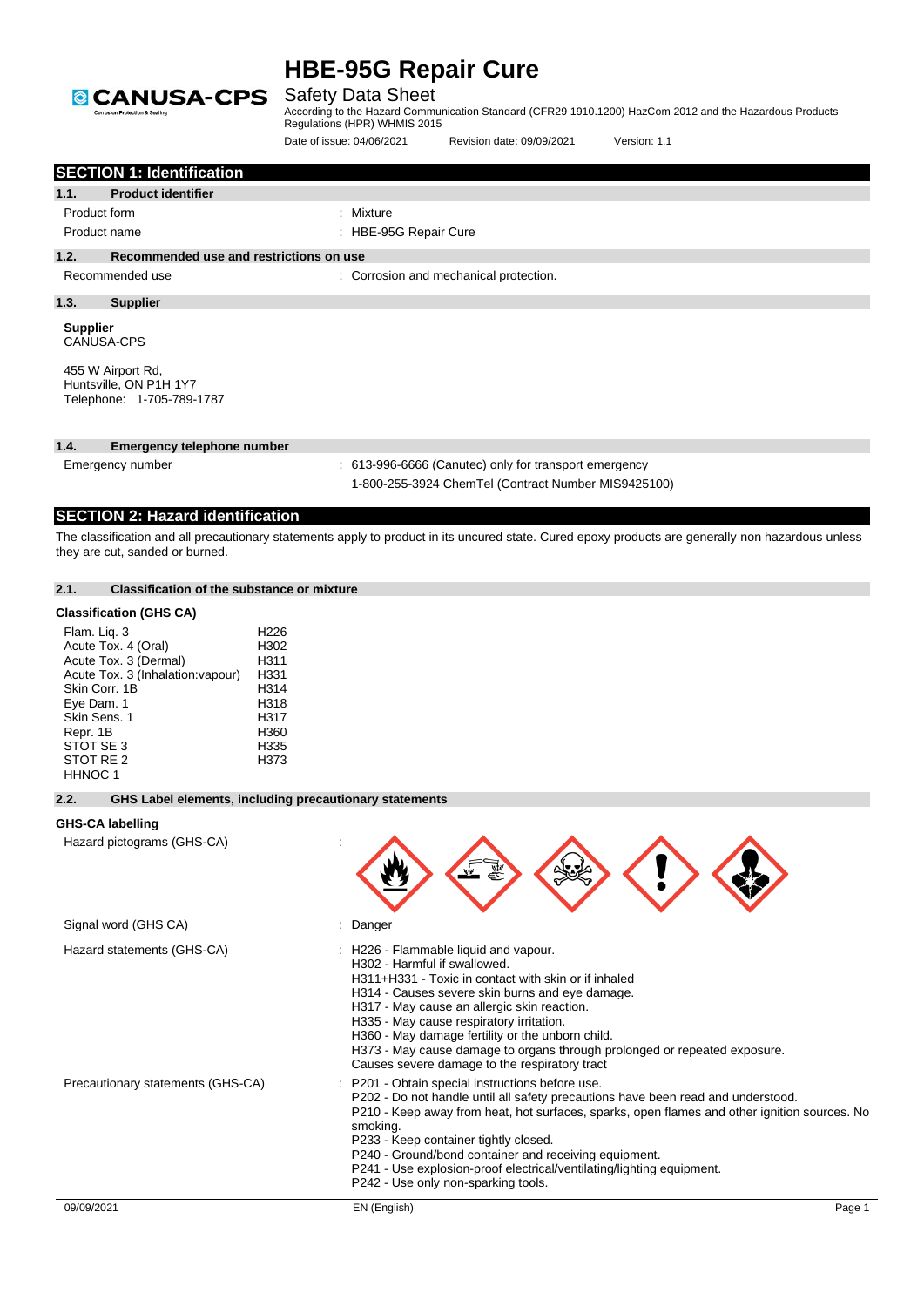### Safety Data Sheet

According to the Hazard Communication Standard (CFR29 1910.1200) HazCom 2012 and the Hazardous Products Regulations (HPR) WHMIS 2015

| P243 - Take action to prevent static discharges.<br>P260 - Do not breathe dust/fume/gas/mist/vapours/spray.<br>P264 - Wash hands, forearms and face thoroughly after handling.<br>P270 - Do not eat, drink or smoke when using this product<br>P271 - Use only outdoors or in a well-ventilated area.<br>P272 - Contaminated work clothing should not be allowed out of the workplace.<br>P280 - Wear protective gloves/protective clothing/eye protection/face protection.<br>P301+P330+P331 - IF SWALLOWED: Rinse mouth. Do NOT induce vomiting<br>P303+P361+P353 - IF ON SKIN (or hair): Take off immediately all contaminated clothing.<br>Rinse skin with water.<br>P363 - Wash contaminated clothing before reuse.<br>P304+P340 - IF INHALED: Remove person to fresh air and keep comfortable for breathing.<br>P305+P351+P338 - IF IN EYES: Rinse cautiously with water for several minutes. Remove<br>contact lenses, if present and easy to do. Continue rinsing.<br>P310 - Immediately call a POISON CENTER or doctor.<br>P308+P313 - IF exposed or concerned: Get medical advice/attention.<br>P312 - Call a POISON CENTER or doctor if you feel unwell.<br>P403+P235 - Store in a well-ventilated place. Keep cool<br>P405 - Store locked up.<br>P501 - Dispose of contents/container to hazardous or special waste collection point, in<br>accordance with local, regional, national and/or international regulation. |
|------------------------------------------------------------------------------------------------------------------------------------------------------------------------------------------------------------------------------------------------------------------------------------------------------------------------------------------------------------------------------------------------------------------------------------------------------------------------------------------------------------------------------------------------------------------------------------------------------------------------------------------------------------------------------------------------------------------------------------------------------------------------------------------------------------------------------------------------------------------------------------------------------------------------------------------------------------------------------------------------------------------------------------------------------------------------------------------------------------------------------------------------------------------------------------------------------------------------------------------------------------------------------------------------------------------------------------------------------------------------------------------------------------------------------------|
|                                                                                                                                                                                                                                                                                                                                                                                                                                                                                                                                                                                                                                                                                                                                                                                                                                                                                                                                                                                                                                                                                                                                                                                                                                                                                                                                                                                                                                    |

### **2.3. Other hazards**

No additional information available

### **2.4. Unknown acute toxicity (GHS CA)**

1% of the mixture consists of ingredient(s) of unknown acute toxicity (Oral)

13% of the mixture consists of ingredient(s) of unknown acute toxicity (Dermal)

93% of the mixture consists of ingredient(s) of unknown acute toxicity (Inhalation (Vapours))

### **SECTION 3: Composition/information on ingredients**

### **3.1. Substances**

Not applicable

### **3.2. Mixtures**

| <b>Name</b>                                                | <b>Product identifier</b> | $\frac{9}{6}$ |
|------------------------------------------------------------|---------------------------|---------------|
| 1-Piperazineethanamine                                     | (CAS-No.) 140-31-8        | $30 - 60$     |
| <b>Bisphenol A</b>                                         | (CAS-No.) 80-05-7         | $15 - 40$     |
| Phenol, 4-nonyl-, branched                                 | (CAS-No.) 84852-15-3      | $10 - 30$     |
| Benzyldimethylamine                                        | (CAS-No.) 103-83-3        | $5 - 10$      |
| Benzyl alcohol                                             | (CAS-No.) 100-51-6        | $3 - 7$       |
| Amines, polyethylenepoly-                                  | (CAS-No.) 68131-73-7      | $3 - 7$       |
| N-[3-(Trimethoxysilyl)propyl]-1,2-ethanediamine            | (CAS-No.) 1760-24-3       | $3 - 7$       |
| 3,6,9,12-Tetrazaatetradecane-1,14-diamine                  | (CAS-No.) 4067-16-7       | $1 - 5$       |
| Tetraethylenepentamine                                     | (CAS-No.) 112-57-2        | $1 - 5$       |
| Ethanol, 2-[(2-aminoethyl)amino]-                          | (CAS-No.) 111-41-1        | $0.1 - 1$     |
| Diethylenetriamine                                         | (CAS-No.) 111-40-0        | $0.1 - 1$     |
| Phenol, dinonyl-                                           | (CAS-No.) 1323-65-5       | $0.1 - 1$     |
| Triethylenetetramine                                       | (CAS-No.) 112-24-3        | $0.1 - 1$     |
| Propylene glycol diamine, 2-amino-, diether with Propylene | (CAS-No.) 9046-10-0       | $0.1 - 1$     |

**\*Chemical name, CAS number and/or exact concentration have been withheld as a trade secret**

### **SECTION 4: First-aid measures**

| 4.1.<br>Description of first aid measures                       |                                                                                                                                                                                                                                                                   |
|-----------------------------------------------------------------|-------------------------------------------------------------------------------------------------------------------------------------------------------------------------------------------------------------------------------------------------------------------|
| First-aid measures after inhalation                             | : If inhaled: Remove person to fresh air and keep comfortable for breathing. Immediately call a<br>POISON CENTER/doctor.                                                                                                                                          |
| First-aid measures after skin contact                           | : If on skin (or hair): Take off immediately all contaminated clothing. Rinse skin with<br>water/shower. Wash contaminated clothing before reuse. Immediately call a POISON CENTER<br>or doctor. If skin irritation or rash occurs: Get medical advice/attention. |
| First-aid measures after eye contact                            | : IF IN EYES: Rinse cautiously with water for several minutes. Remove contact lenses, if present<br>and easy to do. Continue rinsing. Immediately call a POISON CENTER or doctor.                                                                                 |
| First-aid measures after ingestion                              | : IF SWALLOWED: rinse mouth. Do NOT induce vomiting. Never give anything by mouth to an<br>unconscious person. Immediately call a POISON CENTER or doctor.                                                                                                        |
| 4.2.<br>Most important symptoms and effects (acute and delayed) |                                                                                                                                                                                                                                                                   |
| Symptoms/effects after inhalation                               | : Toxic if inhaled. Causes burns to the respiratory system. Causes severe damage to the<br>respiratory tract.                                                                                                                                                     |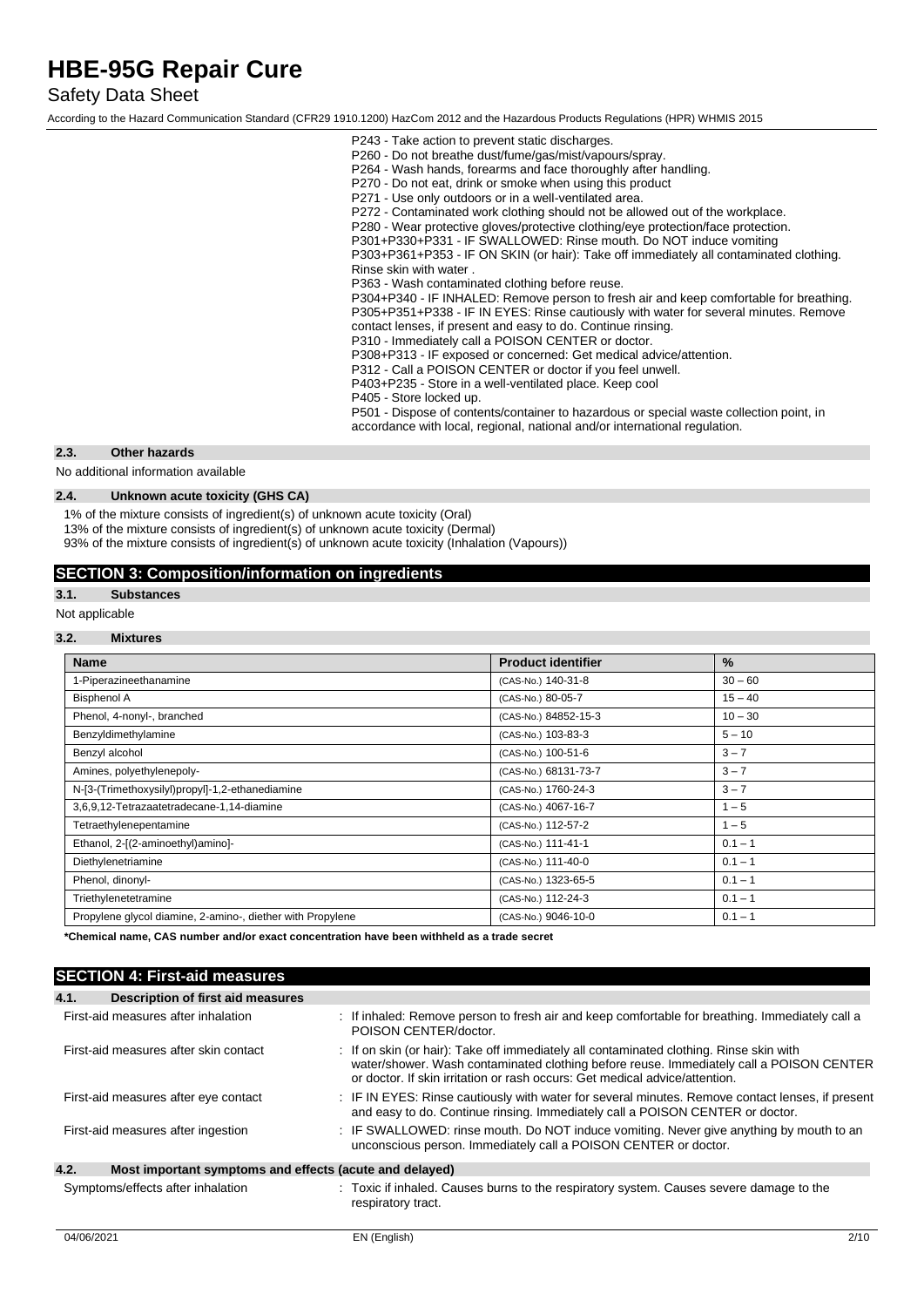## Safety Data Sheet

According to the Hazard Communication Standard (CFR29 1910.1200) HazCom 2012 and the Hazardous Products Regulations (HPR) WHMIS 2015

| Symptoms/effects after skin contact                                                                                                            | : Toxic in contact with skin. Causes severe skin burns. Symptoms may include redness, edema,<br>drying, defatting and cracking of the skin. May cause an allergic skin reaction.                |  |
|------------------------------------------------------------------------------------------------------------------------------------------------|-------------------------------------------------------------------------------------------------------------------------------------------------------------------------------------------------|--|
| Symptoms/effects after eye contact                                                                                                             | : Causes serious eye damage. Symptoms may include discomfort or pain, excess blinking and<br>tear production, with marked redness and swelling of the conjunctiva. May cause burns.             |  |
| Symptoms/effects after ingestion                                                                                                               | : Harmful if swallowed. May cause burns or irritation of the linings of the mouth, throat, and<br>gastrointestinal tract. May cause gastrointestinal irritation, nausea, vomiting and diarrhea. |  |
| : May cause damage to organs through prolonged or repeated exposure. May cause damage to<br>Chronic symptoms<br>fertility or the unborn child. |                                                                                                                                                                                                 |  |
| 4.3.<br>Immediate medical attention and special treatment, if necessary                                                                        |                                                                                                                                                                                                 |  |

Other medical advice or treatment : Symptoms may be delayed. In case of accident or if you feel unwell, seek medical advice immediately (show the label where possible).

| <b>SECTION 5: Fire-fighting measures</b>                                            |                                                                                                                                                                                                                                                                                                                                                     |
|-------------------------------------------------------------------------------------|-----------------------------------------------------------------------------------------------------------------------------------------------------------------------------------------------------------------------------------------------------------------------------------------------------------------------------------------------------|
| Suitable extinguishing media<br>5.1.                                                |                                                                                                                                                                                                                                                                                                                                                     |
| Suitable extinguishing media                                                        | : Carbon dioxide (CO2), dry chemical powder, foam. Water spray. Water fog.                                                                                                                                                                                                                                                                          |
| 5.2.<br>Unsuitable extinguishing media                                              |                                                                                                                                                                                                                                                                                                                                                     |
| Unsuitable extinguishing media                                                      | : Do not use water jet.                                                                                                                                                                                                                                                                                                                             |
| 5.3.<br>Specific hazards arising from the hazardous product                         |                                                                                                                                                                                                                                                                                                                                                     |
| Fire hazard                                                                         | : Flammable liquid and vapour. Products of combustion may include, and are not limited to:<br>oxides of carbon. Nitrogen oxides. Carboxylic acids. Aldehydes.                                                                                                                                                                                       |
| <b>Explosion hazard</b>                                                             | : May form flammable/explosive vapour-air mixture.                                                                                                                                                                                                                                                                                                  |
| 5.4.<br>Special protective equipment and precautions for fire-fighters              |                                                                                                                                                                                                                                                                                                                                                     |
| Protection during firefighting                                                      | : Keep upwind of fire. Wear full fire fighting turn-out gear (full Bunker gear) and respiratory<br>protection (SCBA).                                                                                                                                                                                                                               |
| <b>SECTION 6: Accidental release measures</b>                                       |                                                                                                                                                                                                                                                                                                                                                     |
| 6.1.                                                                                | Personal precautions, protective equipment and emergency procedures                                                                                                                                                                                                                                                                                 |
| General measures                                                                    | : Use personal protection recommended in Section 8. Isolate the hazard area and deny entry to<br>unnecessary and unprotected personnel. Use special care to avoid static electric charges.<br>Remove all sources of ignition.                                                                                                                       |
| 6.2.<br>Methods and materials for containment and cleaning up                       |                                                                                                                                                                                                                                                                                                                                                     |
| For containment                                                                     | : Stop leak if safe to do so. Absorb and/or contain spill with inert material (sand, vermiculite or<br>other appropriate material), then place in suitable container. Do not flush into surface water or<br>sewer system. Wear recommended personal protective equipment.                                                                           |
| Methods for cleaning up                                                             | : Sweep or shovel spills into appropriate container for disposal. Provide ventilation.                                                                                                                                                                                                                                                              |
| 6.3.<br><b>Reference to other sections</b>                                          |                                                                                                                                                                                                                                                                                                                                                     |
| For further information refer to section 8: "Exposure controls/personal protection" |                                                                                                                                                                                                                                                                                                                                                     |
| <b>SECTION 7: Handling and storage</b>                                              |                                                                                                                                                                                                                                                                                                                                                     |
| 7.1.<br><b>Precautions for safe handling</b>                                        |                                                                                                                                                                                                                                                                                                                                                     |
| Precautions for safe handling                                                       | : Obtain special instructions before use. Do not handle until all safety precautions have been<br>read and understood. Do not breathe dust/fume/gas/mist/vapours/spray. Do not get in eyes, on<br>skin, or on clothing. Do not swallow. When using do not eat, drink or smoke. Ensure adequate<br>ventilation. Handle and open container with care. |
| Hygiene measures                                                                    | : Take off contaminated clothing and wash it before reuse. Wash hands, forearms and face<br>thoroughly after handling.                                                                                                                                                                                                                              |
| Additional hazards when processed                                                   | : Handle empty containers with care because residual vapours are flammable.                                                                                                                                                                                                                                                                         |
| 7.2.<br>Conditions for safe storage, including any incompatibilities                |                                                                                                                                                                                                                                                                                                                                                     |
| <b>Technical measures</b>                                                           | : Proper grounding procedures to avoid static electricity should be followed.                                                                                                                                                                                                                                                                       |
| Storage conditions                                                                  | : Keep out of the reach of children. Store locked up. Keep away from food, drink and animal<br>feedingstuffs. Keep in fireproof place. Keep away from ignition sources. Keep away from<br>clothing and other combustible materials. Store tightly closed in a dry, cool and well-ventilated<br>place.                                               |

| <b>SECTION 8: Exposure controls/personal protection</b> |              |      |
|---------------------------------------------------------|--------------|------|
| 8.1.<br><b>Control parameters</b>                       |              |      |
| Diethylenetriamine (111-40-0)                           |              |      |
| USA - ACGIH - Occupational Exposure Limits              |              |      |
| ACGIH OEL TWA [ppm]<br>ppm                              |              |      |
| 04/06/2021                                              | EN (English) | 3/10 |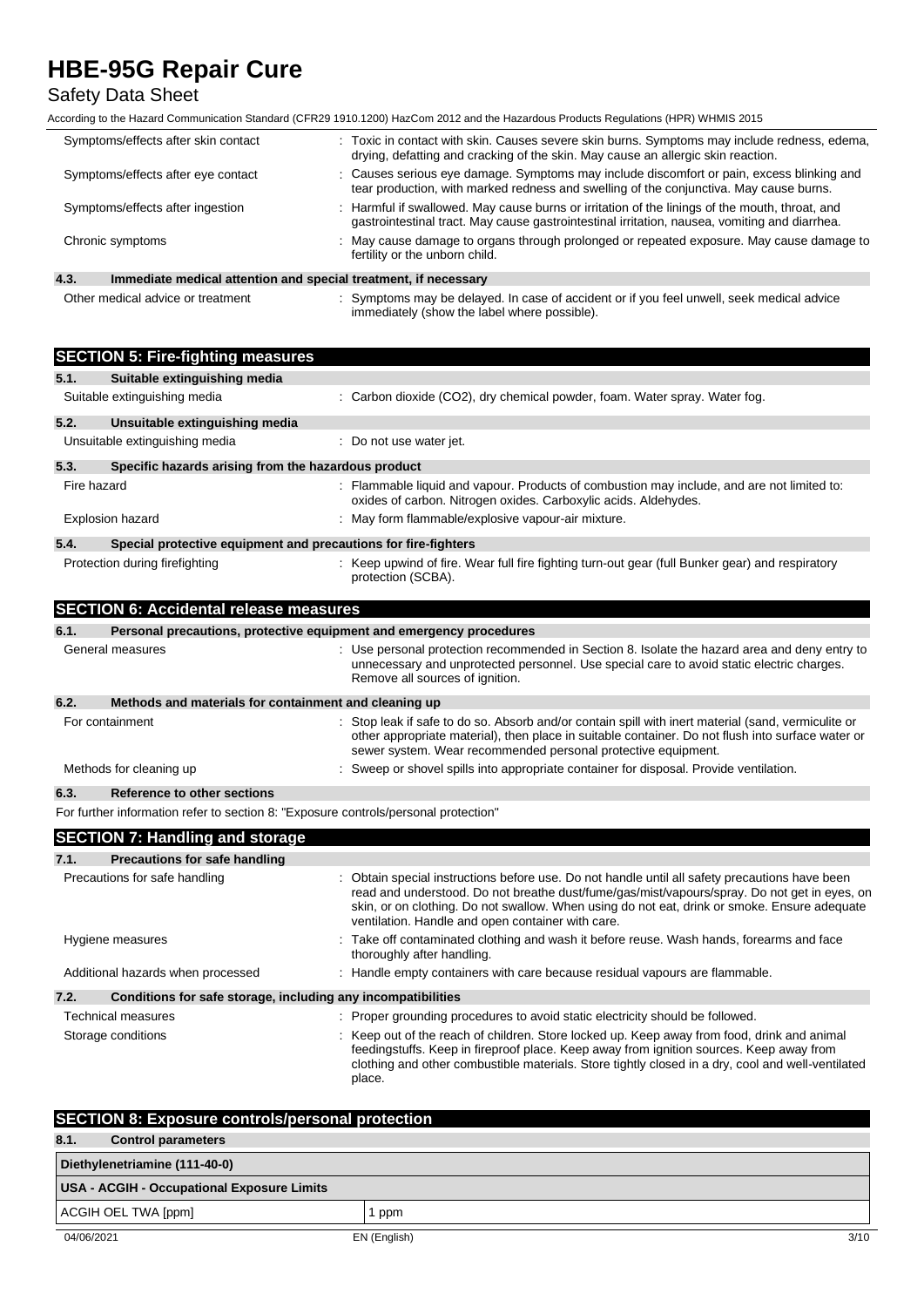### Safety Data Sheet

According to the Hazard Communication Standard (CFR29 1910.1200) HazCom 2012 and the Hazardous Products Regulations (HPR) WHMIS 2015

| Diethylenetriamine (111-40-0)                               |                                                                                      |  |
|-------------------------------------------------------------|--------------------------------------------------------------------------------------|--|
| ACGIH chemical category                                     | Skin - potential significant contribution to overall exposure by the cutaneous route |  |
| $\mathbf{a}$<br>A menamulata, amerina antico, a que tualla- |                                                                                      |  |

#### **8.2. Appropriate engineering controls**

| Appropriate engineering controls | Ensure good ventilation of the work station. Provide readily accessible eye wash stations and<br>safety showers. |
|----------------------------------|------------------------------------------------------------------------------------------------------------------|
| Environmental exposure controls  | Avoid release to the environment.                                                                                |

### **8.3. Individual protection measures/Personal protective equipment**

#### **Hand protection:**

Wear suitable gloves resistant to chemical penetration

#### **Eye protection:**

Wear eye/face protection

#### **Skin and body protection:**

Wear suitable protective clothing. Neoprene rubber or butyl rubber suit

#### **Respiratory protection:**

In case of insufficient ventilation, wear suitable respiratory equipment. Respirator selection must be based on known or anticipated exposure levels, the hazards of the product and the safe working limits of the selected respirator.

#### **Other information:**

Handle in accordance with good industrial hygiene and safety procedures. Do not eat, drink or smoke when using this product.

### **SECTION 9: Physical and chemical properties**

| $\cdots$ , ,<br>---------<br>9.1.<br>Information on basic physical and chemical properties |                                |
|--------------------------------------------------------------------------------------------|--------------------------------|
| Physical state                                                                             | : Liquid                       |
| Appearance                                                                                 | : Moderately viscous           |
| Colour                                                                                     | : Green/Blue                   |
| Odour                                                                                      | Ammoniacal                     |
| Odour threshold                                                                            | Not applicable                 |
| pH                                                                                         | alkaline                       |
| Relative evaporation rate (butylacetate=1)                                                 | Not applicable                 |
| Relative evaporation rate (ether=1)                                                        | Not applicable                 |
| Melting point                                                                              | : Not applicable               |
| Freezing point                                                                             | Not applicable                 |
| Boiling point                                                                              | Not applicable                 |
| Flash point                                                                                | Not applicable                 |
| Auto-ignition temperature                                                                  | Not applicable                 |
| Decomposition temperature                                                                  | Not applicable                 |
| Flammability (solid, gas)                                                                  | : Flammable liquid and vapour. |
| Vapour pressure                                                                            | : Not applicable               |
| Vapour pressure at 50 °C                                                                   | : Not applicable               |
| Relative density                                                                           | : 1.07                         |
| Solubility                                                                                 | Slightly soluble               |
| Partition coefficient n-octanol/water                                                      | : Not applicable               |
| Viscosity, kinematic                                                                       | $: > 2200$ cP                  |
| Viscosity, dynamic                                                                         | 800 - 1200 cP                  |
| <b>Explosive limits</b>                                                                    | : Not applicable               |
| 9.2.<br><b>Other information</b>                                                           |                                |

No additional information available

| <b>SECTION 10: Stability and reactivity</b> |                                                                                    |      |
|---------------------------------------------|------------------------------------------------------------------------------------|------|
| 10.1.<br><b>Reactivity</b>                  |                                                                                    |      |
| Reactivity                                  | : No dangerous reactions known under normal conditions of use.                     |      |
| Chemical stability                          | : Stable under normal conditions. May form flammable/explosive vapour-air mixture. |      |
| Possibility of hazardous reactions          | : No dangerous reactions known under normal conditions of use.                     |      |
| 04/06/2021                                  | EN (English)                                                                       | 4/10 |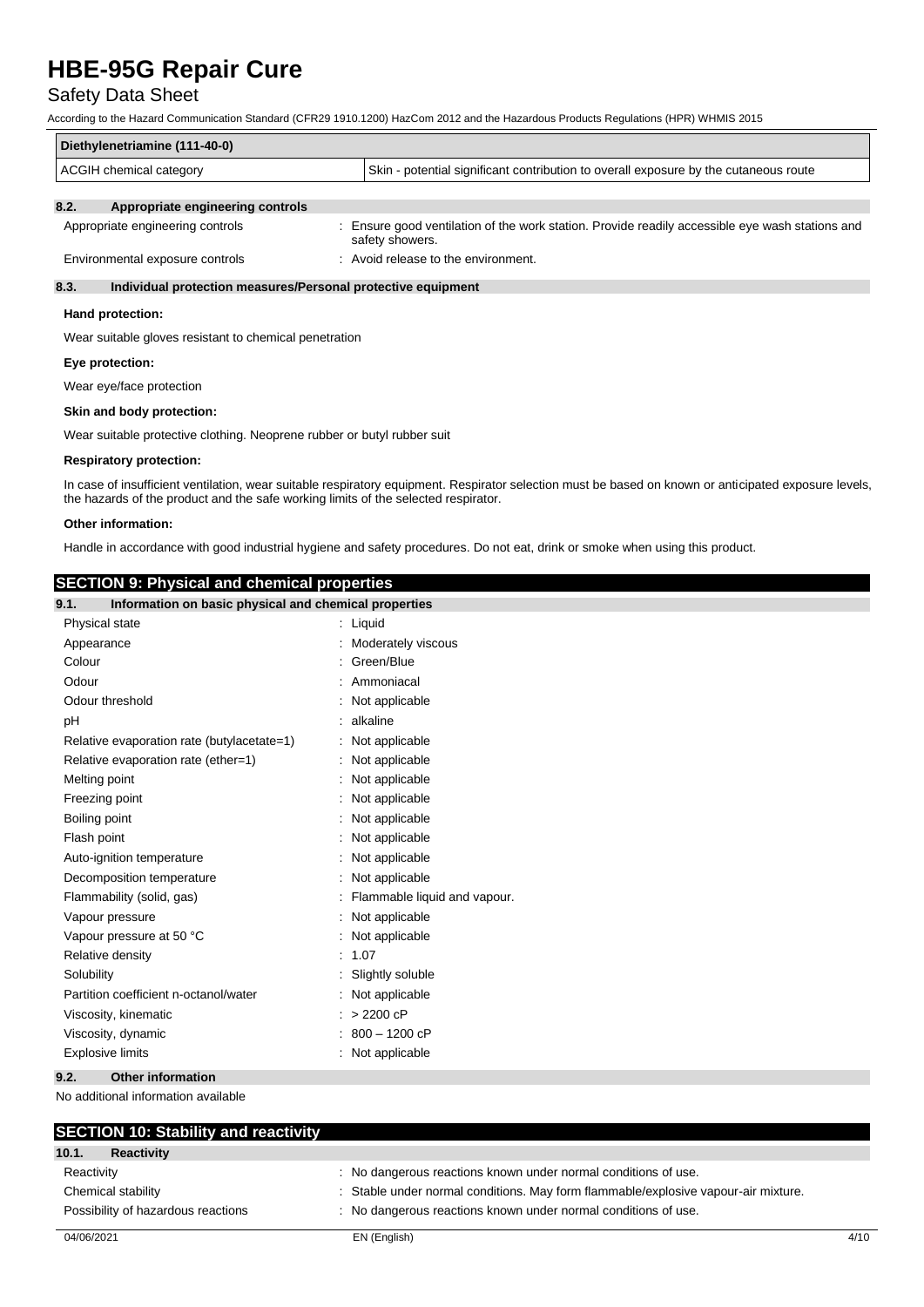## Safety Data Sheet

| Conditions to avoid              | : Heat. Incompatible materials. Sources of ignition. Direct sunlight.                                                                  |
|----------------------------------|----------------------------------------------------------------------------------------------------------------------------------------|
| Incompatible materials           | : Strong oxidizing agents. Strong acids.                                                                                               |
| Hazardous decomposition products | : May include, and are not limited to: oxides of carbon. Nitrogen oxides. Carboxylic acids.<br>Aldehydes. May release flammable gases. |

| <b>SECTION 11: Toxicological information</b>               |                                                                                                                                                                                                                                                                  |
|------------------------------------------------------------|------------------------------------------------------------------------------------------------------------------------------------------------------------------------------------------------------------------------------------------------------------------|
| 11.1.<br>Information on toxicological effects              |                                                                                                                                                                                                                                                                  |
| Acute toxicity (oral)                                      | : Harmful if swallowed.                                                                                                                                                                                                                                          |
| Acute toxicity (dermal)                                    | : Toxic in contact with skin.                                                                                                                                                                                                                                    |
| Acute toxicity (inhalation)                                | : Toxic if inhaled.                                                                                                                                                                                                                                              |
|                                                            |                                                                                                                                                                                                                                                                  |
| ATE CA (oral)                                              | 445.061 mg/kg bodyweight                                                                                                                                                                                                                                         |
| ATE CA (Dermal)                                            | 697.547 mg/kg bodyweight                                                                                                                                                                                                                                         |
| ATE CA (vapours)                                           | 8.8 mg/l/4h                                                                                                                                                                                                                                                      |
| Unknown acute toxicity (GHS CA)                            | 1% of the mixture consists of ingredient(s) of unknown acute toxicity (Oral)<br>13% of the mixture consists of ingredient(s) of unknown acute toxicity (Dermal)<br>93% of the mixture consists of ingredient(s) of unknown acute toxicity (Inhalation (Vapours)) |
| 1-Piperazineethanamine (140-31-8)                          |                                                                                                                                                                                                                                                                  |
| LD50 oral rat                                              | 2140 µl/kg                                                                                                                                                                                                                                                       |
| LD50 dermal rabbit                                         | 866 mg/kg                                                                                                                                                                                                                                                        |
| ATE CA (oral)                                              | 500 mg/kg bodyweight                                                                                                                                                                                                                                             |
| ATE CA (Dermal)                                            | 866 mg/kg bodyweight                                                                                                                                                                                                                                             |
| Ethanol, 2-[(2-aminoethyl)amino]- (111-41-1)               |                                                                                                                                                                                                                                                                  |
| LD50 oral rat                                              | 2000 mg/kg                                                                                                                                                                                                                                                       |
| LD50 dermal rat                                            | > 2000 mg/kg                                                                                                                                                                                                                                                     |
| ATE CA (oral)                                              | 2000 mg/kg bodyweight                                                                                                                                                                                                                                            |
| Diethylenetriamine (111-40-0)                              |                                                                                                                                                                                                                                                                  |
| LD50 oral rat                                              | 1080 mg/kg                                                                                                                                                                                                                                                       |
| LD50 dermal rabbit                                         | 672 mg/kg                                                                                                                                                                                                                                                        |
| LC50 inhalation rat                                        | 70 mg/l/4h                                                                                                                                                                                                                                                       |
| ATE CA (oral)                                              | 1080 mg/kg bodyweight                                                                                                                                                                                                                                            |
| ATE CA (Dermal)                                            | 672 mg/kg bodyweight                                                                                                                                                                                                                                             |
| ATE CA (vapours)                                           | 70 mg/l/4h                                                                                                                                                                                                                                                       |
| ATE CA (dust, mist)                                        | 70 mg/l/4h                                                                                                                                                                                                                                                       |
|                                                            |                                                                                                                                                                                                                                                                  |
| Phenol, 4-nonyl-, branched (84852-15-3)                    |                                                                                                                                                                                                                                                                  |
| LD50 oral rat                                              | 1300 mg/kg                                                                                                                                                                                                                                                       |
| LD50 dermal rabbit                                         | 2000 mg/kg                                                                                                                                                                                                                                                       |
| ATE CA (oral)                                              | 1300 mg/kg bodyweight                                                                                                                                                                                                                                            |
| ATE CA (Dermal)                                            | 2000 mg/kg bodyweight                                                                                                                                                                                                                                            |
| <b>Bisphenol A (80-05-7)</b>                               |                                                                                                                                                                                                                                                                  |
| LD50 oral rat                                              | 3300 mg/kg                                                                                                                                                                                                                                                       |
| LD50 dermal rabbit                                         | 3000 mg/kg                                                                                                                                                                                                                                                       |
| LC50 inhalation rat                                        | > 170 mg/m <sup>3</sup> (Exposure time: 6 h)                                                                                                                                                                                                                     |
| ATE CA (oral)                                              | 3300 mg/kg bodyweight                                                                                                                                                                                                                                            |
| ATE CA (Dermal)                                            | 3000 mg/kg bodyweight                                                                                                                                                                                                                                            |
| Benzyl alcohol (100-51-6)                                  |                                                                                                                                                                                                                                                                  |
| LD50 oral rat                                              | 1230 mg/kg                                                                                                                                                                                                                                                       |
| LD50 dermal rabbit                                         | 2 g/kg                                                                                                                                                                                                                                                           |
| LC50 inhalation rat                                        | 8.8 mg/l/4h                                                                                                                                                                                                                                                      |
| ATE CA (oral)                                              | 1230 mg/kg bodyweight                                                                                                                                                                                                                                            |
| ATE CA (Dermal)                                            | 2000 mg/kg bodyweight                                                                                                                                                                                                                                            |
| ATE CA (Gases (except aerosol dispensers<br>and lighters)) | 700 ppmv/4h                                                                                                                                                                                                                                                      |
| ATE CA (vapours)                                           | 8.8 mg/l/4h                                                                                                                                                                                                                                                      |
| ATE CA (dust, mist)                                        | $0.5$ mg/l/4h                                                                                                                                                                                                                                                    |
| Benzyldimethylamine (103-83-3)                             |                                                                                                                                                                                                                                                                  |
| LD50 oral rat                                              | 265 mg/kg                                                                                                                                                                                                                                                        |
| LD50 dermal rabbit                                         | 1.66 ml/kg                                                                                                                                                                                                                                                       |
| LC50 inhalation rat                                        | 373 ppm/4h                                                                                                                                                                                                                                                       |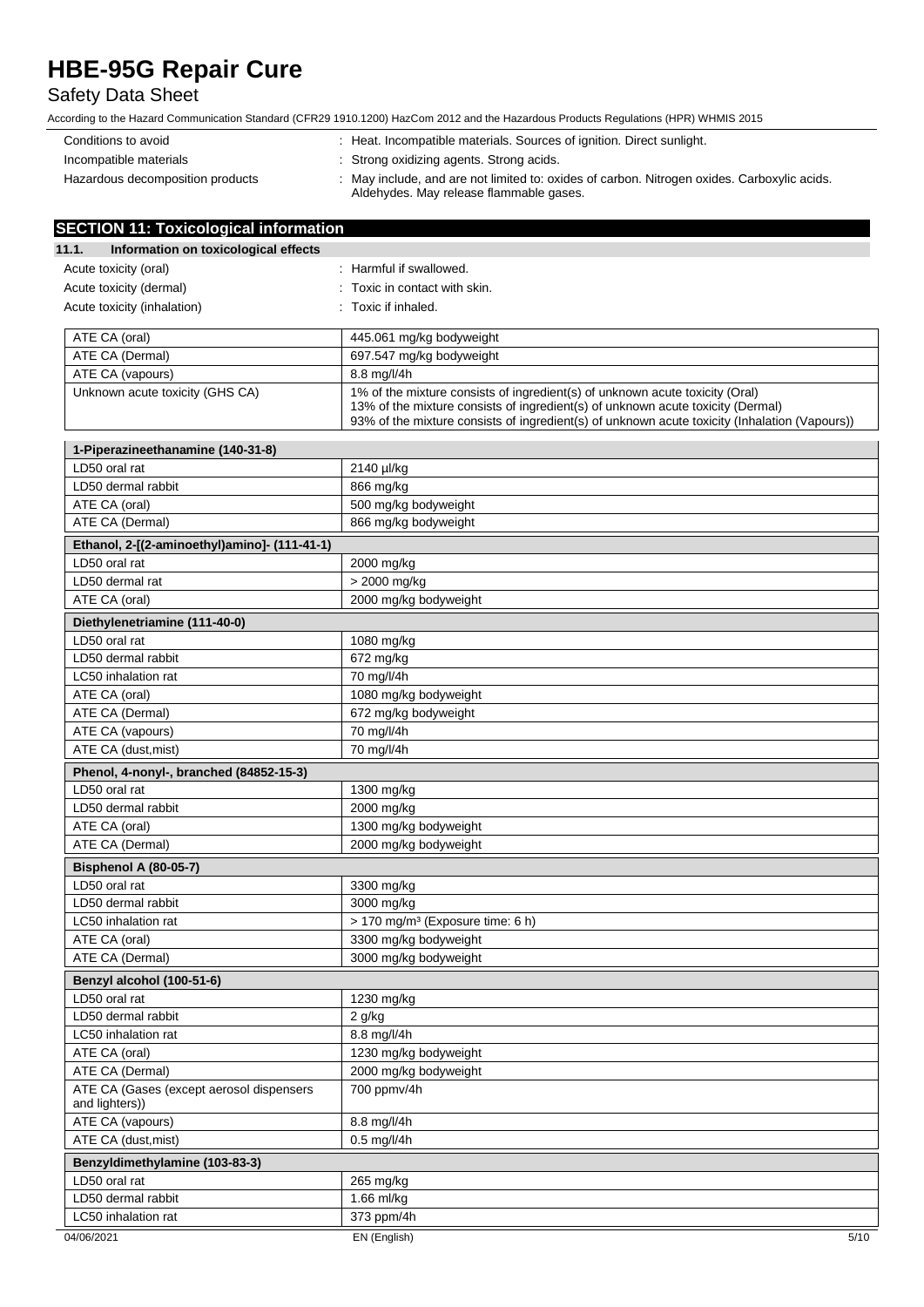## Safety Data Sheet

| Benzyldimethylamine (103-83-3)                                         |                                                                                                                                                                                                                                              |  |
|------------------------------------------------------------------------|----------------------------------------------------------------------------------------------------------------------------------------------------------------------------------------------------------------------------------------------|--|
| ATE CA (oral)                                                          | 265 mg/kg bodyweight                                                                                                                                                                                                                         |  |
| ATE CA (Dermal)                                                        | 1660 mg/kg bodyweight                                                                                                                                                                                                                        |  |
| ATE CA (Gases (except aerosol dispensers                               | 373 ppmv/4h                                                                                                                                                                                                                                  |  |
| and lighters))                                                         |                                                                                                                                                                                                                                              |  |
| ATE CA (vapours)                                                       | 11 mg/l/4h                                                                                                                                                                                                                                   |  |
| ATE CA (dust, mist)                                                    | 1.5 mg/l/4h                                                                                                                                                                                                                                  |  |
| Amines, polyethylenepoly- (68131-73-7)                                 |                                                                                                                                                                                                                                              |  |
| LD50 oral rat                                                          | 1716 mg/kg                                                                                                                                                                                                                                   |  |
| LD50 dermal rat                                                        | 1000 - 2000 mg/kg                                                                                                                                                                                                                            |  |
| LD50 dermal rabbit                                                     | > 2000 mg/kg                                                                                                                                                                                                                                 |  |
| ATE CA (oral)                                                          | 1716 mg/kg bodyweight                                                                                                                                                                                                                        |  |
| ATE CA (Dermal)                                                        | 1100 mg/kg bodyweight                                                                                                                                                                                                                        |  |
| 3,6,9,12-Tetrazaatetradecane-1,14-diamine (4067-16-7)                  |                                                                                                                                                                                                                                              |  |
| LD50 oral rat                                                          | 1600 mg/kg                                                                                                                                                                                                                                   |  |
| ATE CA (oral)                                                          | 1600 mg/kg bodyweight                                                                                                                                                                                                                        |  |
| Tetraethylenepentamine (112-57-2)                                      |                                                                                                                                                                                                                                              |  |
| LD50 oral rat                                                          | 3990 mg/kg                                                                                                                                                                                                                                   |  |
| LD50 dermal rabbit                                                     | 660 µl/kg                                                                                                                                                                                                                                    |  |
| ATE CA (oral)                                                          | 500 mg/kg bodyweight                                                                                                                                                                                                                         |  |
| ATE CA (Dermal)                                                        | 660 mg/kg bodyweight                                                                                                                                                                                                                         |  |
|                                                                        |                                                                                                                                                                                                                                              |  |
| Triethylenetetramine (112-24-3)                                        |                                                                                                                                                                                                                                              |  |
| LD50 oral rat                                                          | 2500 mg/kg                                                                                                                                                                                                                                   |  |
| LD50 dermal rabbit                                                     | 550 mg/kg                                                                                                                                                                                                                                    |  |
| ATE CA (oral)                                                          | 2500 mg/kg bodyweight                                                                                                                                                                                                                        |  |
| ATE CA (Dermal)                                                        | 550 mg/kg bodyweight                                                                                                                                                                                                                         |  |
| N-[3-(Trimethoxysilyl)propyl]-1,2-ethanediamine (1760-24-3)            |                                                                                                                                                                                                                                              |  |
| LD50 oral rat                                                          | 2413 mg/kg                                                                                                                                                                                                                                   |  |
| LD50 dermal rabbit                                                     | > 2009 mg/kg                                                                                                                                                                                                                                 |  |
| ATE CA (oral)                                                          | 2413 mg/kg bodyweight                                                                                                                                                                                                                        |  |
| Propylene glycol diamine, 2-amino-, diether with Propylene (9046-10-0) |                                                                                                                                                                                                                                              |  |
| LD50 oral rat                                                          | 242 mg/kg                                                                                                                                                                                                                                    |  |
| LD50 dermal rat                                                        | 2980 mg/kg                                                                                                                                                                                                                                   |  |
| LD50 dermal rabbit                                                     | 2980 mg/kg                                                                                                                                                                                                                                   |  |
| ATE CA (oral)                                                          | 242 mg/kg bodyweight                                                                                                                                                                                                                         |  |
| ATE CA (Dermal)                                                        | 2980 mg/kg bodyweight                                                                                                                                                                                                                        |  |
| Skin corrosion/irritation                                              | : Causes severe skin burns.                                                                                                                                                                                                                  |  |
|                                                                        | pH: alkaline                                                                                                                                                                                                                                 |  |
| Serious eye damage/irritation                                          | Causes serious eye damage.                                                                                                                                                                                                                   |  |
|                                                                        | pH: alkaline                                                                                                                                                                                                                                 |  |
| Respiratory or skin sensitization                                      | May cause an allergic skin reaction.                                                                                                                                                                                                         |  |
| Germ cell mutagenicity                                                 | Not applicable.                                                                                                                                                                                                                              |  |
| Carcinogenicity                                                        | Not applicable.                                                                                                                                                                                                                              |  |
|                                                                        |                                                                                                                                                                                                                                              |  |
| Reproductive toxicity                                                  | May damage fertility or the unborn child.                                                                                                                                                                                                    |  |
| Phenol, 4-nonyl-, branched (84852-15-3)                                |                                                                                                                                                                                                                                              |  |
| NOAEL (animal/female, F0/P)                                            | 15 mg/kg bodyweight Animal: rat, Animal sex: female, Guideline: OECD Guideline 416 (Two-<br>Generation Reproduction Toxicity Study), Remarks on results: other: Generation: All<br>generations tested: F0, F1, F2, F3 (migrated information) |  |
| NOAEL (animal/male, F1)                                                | 15 mg/kg bodyweight Animal: rat, Animal sex: male, Guideline: other:EPA OPPTS 837.3800<br>(US EPA OPPTS 1998)                                                                                                                                |  |

| STOT-single exposure                         | : May cause respiratory irritation. |
|----------------------------------------------|-------------------------------------|
| Ethanol, 2-[(2-aminoethyl)amino]- (111-41-1) |                                     |
| STOT-single exposure                         | May cause respiratory irritation.   |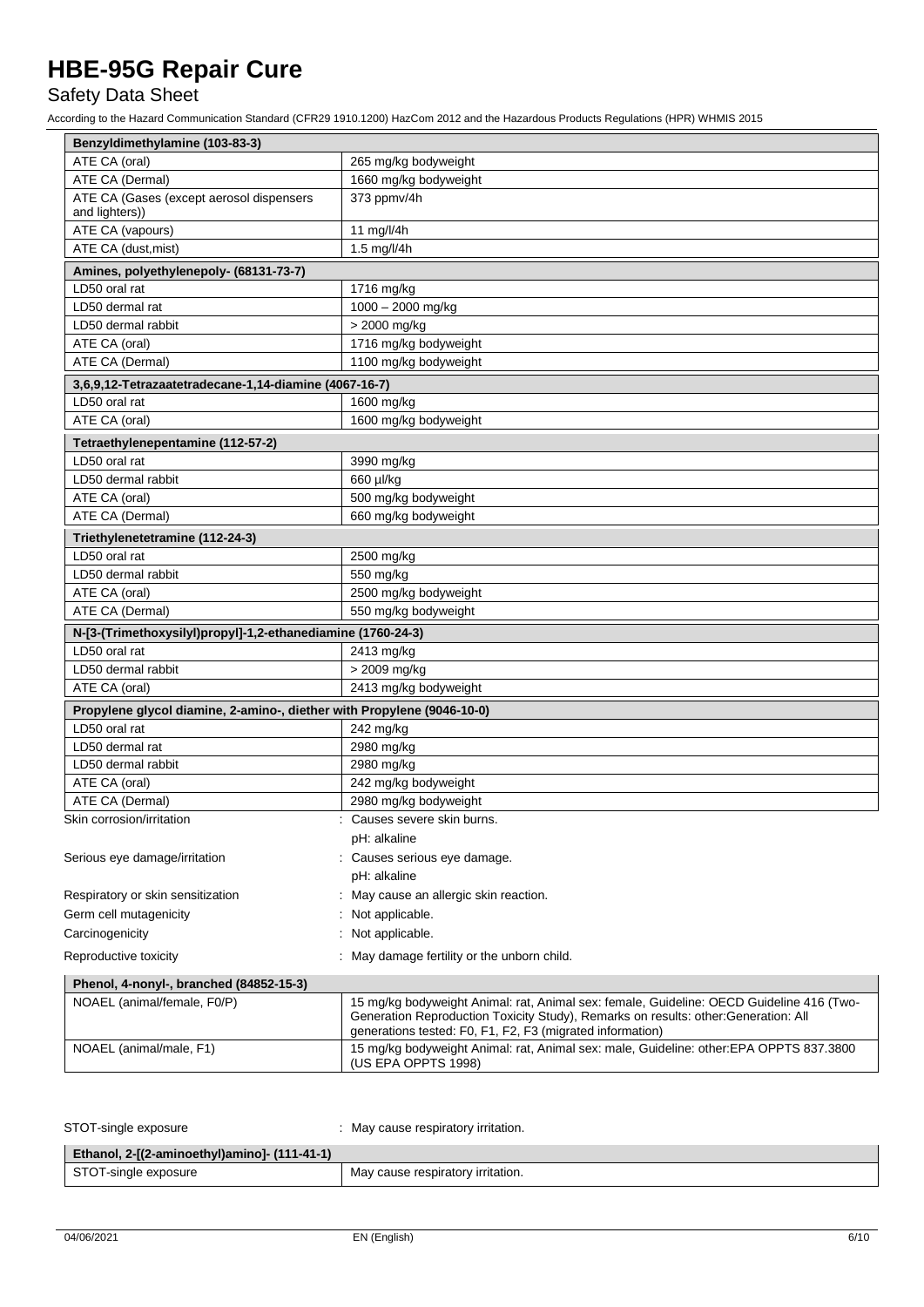## Safety Data Sheet

| Bisphenol A (80-05-7)                                       |                                                                                                                                                                                                 |  |
|-------------------------------------------------------------|-------------------------------------------------------------------------------------------------------------------------------------------------------------------------------------------------|--|
| STOT-single exposure                                        | May cause respiratory irritation.                                                                                                                                                               |  |
| STOT-repeated exposure                                      | : May cause damage to organs through prolonged or repeated exposure.                                                                                                                            |  |
| Phenol, 4-nonyl-, branched (84852-15-3)                     |                                                                                                                                                                                                 |  |
| LOAEL (oral, rat, 90 days)                                  | 400 mg/kg bodyweight Animal: rat, Guideline: OECD Guideline 407 (Repeated Dose 28-Day<br>Oral Toxicity in Rodents)                                                                              |  |
| NOAEL (oral, rat, 90 days)                                  | 100 mg/kg bodyweight Animal: rat, Animal sex: male, Guideline: OECD Guideline 407<br>(Repeated Dose 28-Day Oral Toxicity in Rodents)                                                            |  |
| STOT-repeated exposure                                      | May cause damage to organs through prolonged or repeated exposure.                                                                                                                              |  |
| <b>Bisphenol A (80-05-7)</b>                                |                                                                                                                                                                                                 |  |
| LOAEL (oral, rat, 90 days)                                  | 600 mg/kg bodyweight Animal: rat, Guideline: OECD Guideline 407 (Repeated Dose 28-Day<br>Oral Toxicity in Rodents)                                                                              |  |
| Benzyl alcohol (100-51-6)                                   |                                                                                                                                                                                                 |  |
| NOAEL (oral, rat, 90 days)                                  | 400 mg/kg bodyweight Animal: rat, Guideline: other: OECD Guideline 451 (Carcinogenicity<br>Studies)                                                                                             |  |
| N-[3-(Trimethoxysilyl)propyl]-1,2-ethanediamine (1760-24-3) |                                                                                                                                                                                                 |  |
| STOT-repeated exposure                                      | May cause damage to organs through prolonged or repeated exposure.                                                                                                                              |  |
| Aspiration hazard                                           | : Not applicable.                                                                                                                                                                               |  |
| <b>HBE-95 SG Cure</b>                                       |                                                                                                                                                                                                 |  |
| Viscosity, kinematic (calculated value) (40 $^{\circ}$ C)   | > 2200 cP                                                                                                                                                                                       |  |
| Symptoms/effects after inhalation                           | : Toxic if inhaled. Causes burns to the respiratory system. Causes severe damage to the<br>respiratory tract.                                                                                   |  |
| Symptoms/effects after skin contact                         | : Toxic in contact with skin. Causes severe skin burns. Symptoms may include redness, edema,<br>drying, defatting and cracking of the skin. May cause an allergic skin reaction.                |  |
| Symptoms/effects after eye contact                          | : Causes serious eye damage. Symptoms may include discomfort or pain, excess blinking and<br>tear production, with marked redness and swelling of the conjunctiva. May cause burns.             |  |
| Symptoms/effects after ingestion                            | : Harmful if swallowed. May cause burns or irritation of the linings of the mouth, throat, and<br>gastrointestinal tract. May cause gastrointestinal irritation, nausea, vomiting and diarrhea. |  |
| Chronic symptoms                                            | : May cause damage to organs through prolonged or repeated exposure. May cause damage to<br>fertility or the unborn child.                                                                      |  |
| Other information                                           | : Likely routes of exposure: ingestion, inhalation, skin and eye.                                                                                                                               |  |
| <b>SECTION 12: Ecological information</b>                   |                                                                                                                                                                                                 |  |
| 12.1.<br><b>Toxicity</b>                                    |                                                                                                                                                                                                 |  |
| Ecology - general                                           | : May cause long-term adverse effects in the aquatic environment.                                                                                                                               |  |
| 1-Piperazineethanamine (140-31-8)                           |                                                                                                                                                                                                 |  |
| LC50 - Fish [1]                                             | 1950 - 2460 mg/l (Exposure time: 96 h - Species: Pimephales promelas [flow-through])                                                                                                            |  |
| LC50 - Fish [2]                                             | > 1000 mg/l (Exposure time: 96 h - Species: Poecilia reticulata [semi-static])                                                                                                                  |  |
| EC50 - Crustacea [1]                                        | 32 mg/l (Exposure time: 48 h - Species: Daphnia magna)                                                                                                                                          |  |
| EC50 72h - Algae [1]                                        | 495 mg/l (Species: Pseudokirchneriella subcapitata)                                                                                                                                             |  |
| Ethanol, 2-[(2-aminoethyl)amino]- (111-41-1)                |                                                                                                                                                                                                 |  |
| LC50 - Fish [1]                                             | 728 mg/l (Exposure time: 96 h - Species: Pimephales promelas)                                                                                                                                   |  |
| EC50 - Crustacea [1]                                        | 22 mg/l (Exposure time: 48 h - Species: Daphnia magna)                                                                                                                                          |  |
| EC50 72h - Algae [1]                                        | 210 mg/l (Species: Desmodesmus subspicatus)                                                                                                                                                     |  |
| Diethylenetriamine (111-40-0)                               |                                                                                                                                                                                                 |  |
| LC50 - Fish [1]                                             | 248 mg/l (Exposure time: 96 h - Species: Poecilia reticulata [static])                                                                                                                          |  |
| LC50 - Fish [2]                                             | 1014 mg/l (Exposure time: 96 h - Species: Poecilia reticulata [semi-static])                                                                                                                    |  |
| EC50 - Crustacea [1]                                        | 16 mg/l (Exposure time: 48 h - Species: Daphnia magna)                                                                                                                                          |  |
| EC50 72h - Algae [1]                                        | 1164 mg/l (Species: Pseudokirchneriella subcapitata)                                                                                                                                            |  |
| EC50 96h - Algae [1]                                        | 345.6 mg/l (Species: Pseudokirchneriella subcapitata)                                                                                                                                           |  |
| EC50 96h - Algae [2]                                        | 592 mg/l (Species: Desmodesmus subspicatus)                                                                                                                                                     |  |
| Phenol, 4-nonyl-, branched (84852-15-3)                     |                                                                                                                                                                                                 |  |
| LC50 - Fish [1]                                             | 0.135 mg/l (Exposure time: 96 h - Species: Pimephales promelas [flow-through])                                                                                                                  |  |
| LC50 - Fish [2]                                             | 0.1351 mg/l (Exposure time: 96 h - Species: Lepomis macrochirus [flow-through])                                                                                                                 |  |
| EC50 - Crustacea [1]                                        | 0.14 mg/l (Exposure time: 48 h - Species: Daphnia magna)                                                                                                                                        |  |
| EC50 72h - Algae [1]                                        | 0.16 - 0.72 mg/l (Species: Pseudokirchneriella subcapitata [static])                                                                                                                            |  |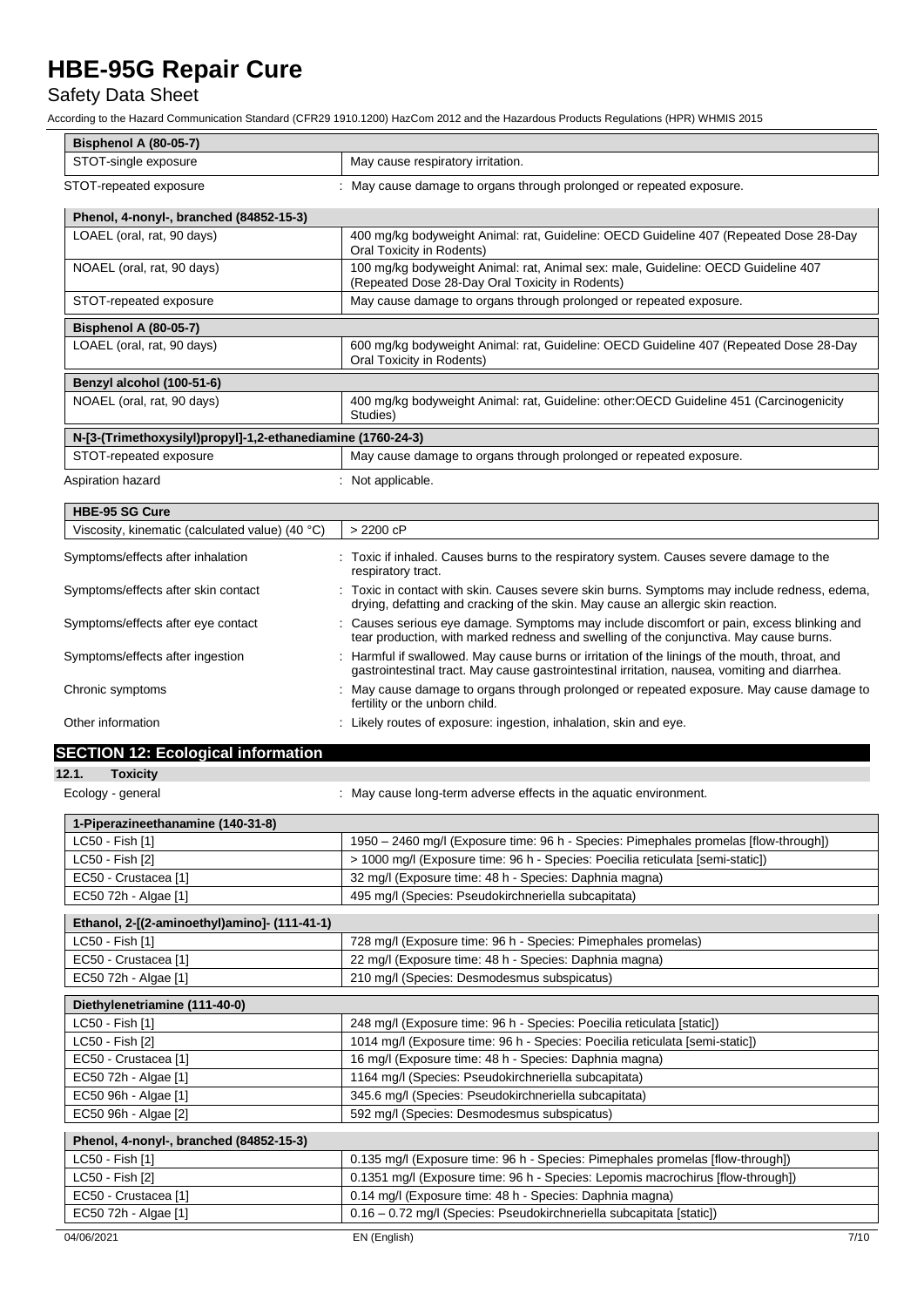## Safety Data Sheet

| Phenol, 4-nonyl-, branched (84852-15-3)                        |                                                                                                                                             |
|----------------------------------------------------------------|---------------------------------------------------------------------------------------------------------------------------------------------|
| EC50 72h - Algae [2]                                           | 1.3 mg/l (Species: Desmodesmus subspicatus)                                                                                                 |
| EC50 96h - Algae [1]                                           | 0.36 - 0.48 mg/l (Species: Pseudokirchneriella subcapitata [static])                                                                        |
| NOEC chronic fish                                              | 0.006 mg/l Test organisms (species): Oncorhynchus mykiss (previous name: Salmo gairdneri)<br>Duration: '91 d'                               |
| <b>Bisphenol A (80-05-7)</b>                                   |                                                                                                                                             |
| LC50 - Fish [1]                                                | 3.6 - 5.4 mg/l (Exposure time: 96 h - Species: Pimephales promelas [flow-through])                                                          |
| LC50 - Fish [2]                                                | 4 - 5.5 mg/l (Exposure time: 96 h - Species: Pimephales promelas [static])                                                                  |
| EC50 - Crustacea [1]                                           | 10.2 mg/l (Exposure time: 48 h - Species: Daphnia magna)                                                                                    |
| EC50 - Crustacea [2]                                           | 3.9 mg/l (Exposure time: 48 h - Species: Daphnia magna)                                                                                     |
| EC50 96h - Algae [1]                                           | 2.5 mg/l (Species: Pseudokirchneriella subcapitata)                                                                                         |
| EC50 96h - Algae [2]                                           | 1.4 mg/l Test organisms (species): Skeletonema costatum                                                                                     |
| LOEC (chronic)                                                 | 3.6 mg/l Test organisms (species): other: Rotifer (Brachionus calyciflorus) Duration: '48 h'                                                |
| Benzyl alcohol (100-51-6)                                      |                                                                                                                                             |
| LC50 - Fish [1]                                                | 460 mg/l (Exposure time: 96 h - Species: Pimephales promelas [static])                                                                      |
| LC50 - Fish [2]                                                | 10 mg/l (Exposure time: 96 h - Species: Lepomis macrochirus [static])                                                                       |
| EC50 - Crustacea [1]                                           | 23 mg/l (Exposure time: 48 h - Species: water flea)                                                                                         |
| EC50 72h - Algae [1]                                           | 770 mg/l Test organisms (species): Pseudokirchneriella subcapitata (previous names:<br>Raphidocelis subcapitata, Selenastrum capricornutum) |
| EC50 72h - Algae [2]                                           | 500 mg/l Test organisms (species): Pseudokirchneriella subcapitata (previous names:<br>Raphidocelis subcapitata, Selenastrum capricornutum) |
| NOEC (chronic)                                                 | 51 mg/l Test organisms (species): Daphnia magna Duration: '21 d'                                                                            |
| Benzyldimethylamine (103-83-3)                                 |                                                                                                                                             |
| LC50 - Fish [1]                                                | 35.8 - 39.9 mg/l (Exposure time: 96 h - Species: Pimephales promelas [flow-through])                                                        |
| Amines, polyethylenepoly- (68131-73-7)                         |                                                                                                                                             |
| LC50 - Fish [1]                                                | 100 mg/l (Exposure time: 96 h - Species: Poecilia reticulata [semi-static])                                                                 |
|                                                                |                                                                                                                                             |
| Tetraethylenepentamine (112-57-2)                              |                                                                                                                                             |
| LC50 - Fish [1]                                                | 420 mg/l (Exposure time: 96 h - Species: Poecilia reticulata [static])                                                                      |
| EC50 - Crustacea [1]<br>EC50 72h - Algae [1]                   | 24.1 mg/l (Exposure time: 48 h - Species: Daphnia magna)<br>2.1 mg/l (Species: Pseudokirchneriella subcapitata)                             |
|                                                                |                                                                                                                                             |
| Triethylenetetramine (112-24-3)                                |                                                                                                                                             |
| LC50 - Fish [1]                                                | 570 mg/l (Exposure time: 96 h - Species: Poecilia reticulata [semi-static])                                                                 |
| LC50 - Fish [2]                                                | 495 mg/l (Exposure time: 96 h - Species: Pimephales promelas)                                                                               |
| EC50 - Crustacea [1]                                           | 31.1 mg/l (Exposure time: 48 h - Species: Daphnia magna)                                                                                    |
| EC50 72h - Algae [1]                                           | 2.5 mg/l (Species: Desmodesmus subspicatus)                                                                                                 |
| EC50 72h - Algae [2]                                           | 20 mg/l (Species: Pseudokirchneriella subcapitata)                                                                                          |
| EC50 96h - Algae [1]                                           | 3.7 mg/l (Species: Pseudokirchneriella subcapitata)                                                                                         |
| <b>Persistence and degradability</b><br>12.2.                  |                                                                                                                                             |
| <b>HBE-95 SG Cure</b><br>Persistence and degradability         | Not established.                                                                                                                            |
|                                                                |                                                                                                                                             |
| 12.3.<br><b>Bioaccumulative potential</b>                      |                                                                                                                                             |
| <b>HBE-95 SG Cure</b>                                          | Not established.                                                                                                                            |
| Bioaccumulative potential                                      |                                                                                                                                             |
| 1-Piperazineethanamine (140-31-8)<br>BCF - Fish [1]            | (no bioaccumulation expected)                                                                                                               |
| Partition coefficient n-octanol/water                          | $-1.48$                                                                                                                                     |
|                                                                |                                                                                                                                             |
| Ethanol, 2-[(2-aminoethyl)amino]- (111-41-1)<br>BCF - Fish [1] |                                                                                                                                             |
| Partition coefficient n-octanol/water                          | $0.2 - 3.7$<br>$-1.46$                                                                                                                      |
|                                                                |                                                                                                                                             |
| Diethylenetriamine (111-40-0)                                  |                                                                                                                                             |
| BCF - Fish [1]<br>Partition coefficient n-octanol/water        | $0.3 - 1.7$                                                                                                                                 |
|                                                                | $-1.3$                                                                                                                                      |
| Phenol, 4-nonyl-, branched (84852-15-3)                        |                                                                                                                                             |
| BCF - Fish [1]                                                 | 271                                                                                                                                         |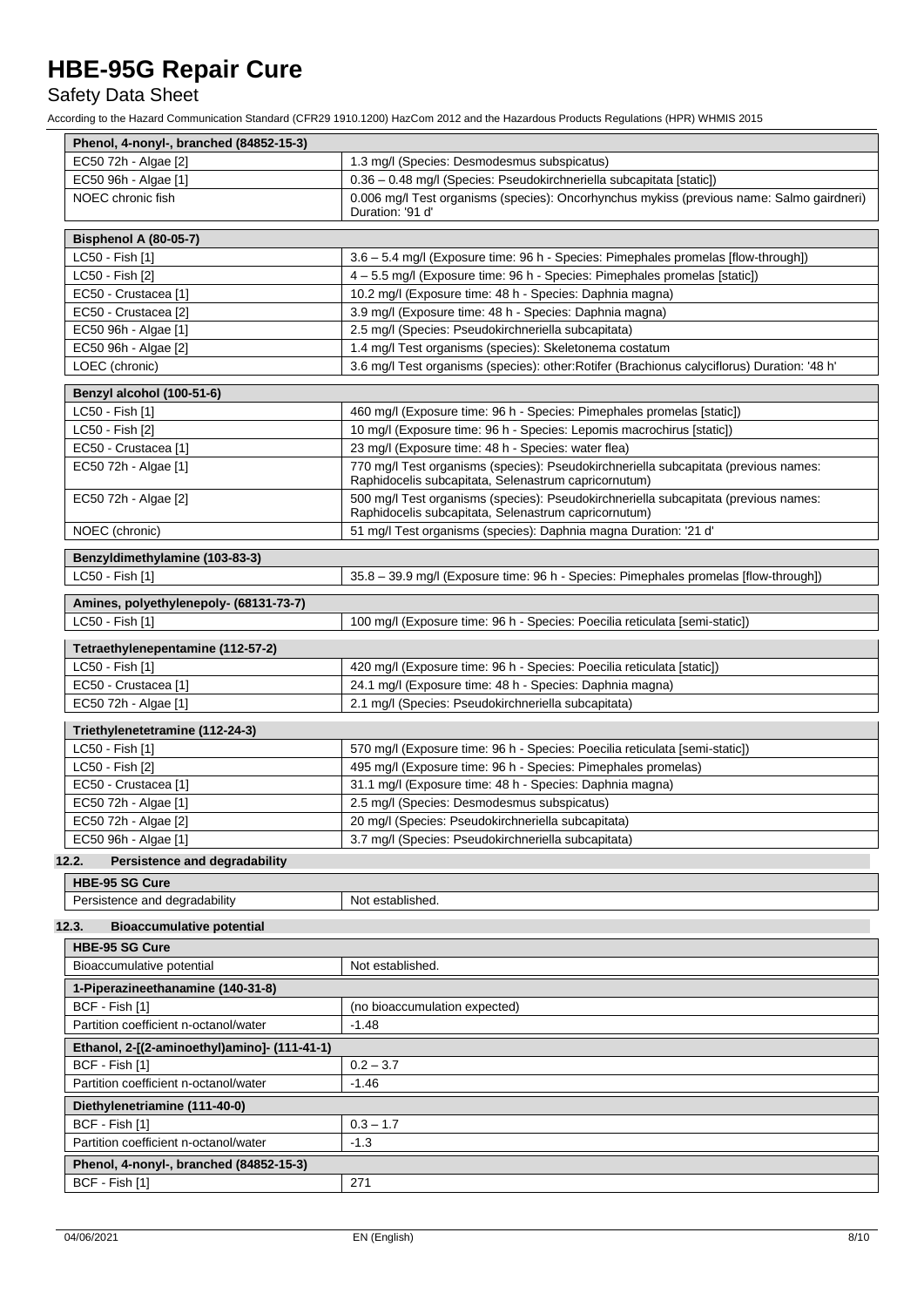## Safety Data Sheet

According to the Hazard Communication Standard (CFR29 1910.1200) HazCom 2012 and the Hazardous Products Regulations (HPR) WHMIS 2015

| <b>Bisphenol A (80-05-7)</b>          |                               |  |
|---------------------------------------|-------------------------------|--|
| BCF - Fish [1]                        | $5.1 - 13.8$                  |  |
| Partition coefficient n-octanol/water | 2.2                           |  |
| Benzyl alcohol (100-51-6)             |                               |  |
| Partition coefficient n-octanol/water | 1.1                           |  |
| Tetraethylenepentamine (112-57-2)     |                               |  |
| BCF - Fish [1]                        | (no bioaccumulation expected) |  |
| Partition coefficient n-octanol/water | < 1                           |  |
| Triethylenetetramine (112-24-3)       |                               |  |
| BCF - Fish [1]                        | (no bioaccumulation expected) |  |
| Partition coefficient n-octanol/water | $-1.4$                        |  |

### **12.4. Mobility in soil**

| 1-Piperazineethanamine (140-31-8)                  |         |  |
|----------------------------------------------------|---------|--|
| Partition coefficient n-octanol/water              | $-1.48$ |  |
| Ethanol, 2-[(2-aminoethyl)amino]- (111-41-1)       |         |  |
| Partition coefficient n-octanol/water              | $-1.46$ |  |
| Diethylenetriamine (111-40-0)                      |         |  |
| Partition coefficient n-octanol/water              | $-1.3$  |  |
| <b>Bisphenol A (80-05-7)</b>                       |         |  |
| Partition coefficient n-octanol/water              | 2.2     |  |
| Benzyl alcohol (100-51-6)                          |         |  |
| Partition coefficient n-octanol/water              | 1.1     |  |
| Tetraethylenepentamine (112-57-2)                  |         |  |
| Partition coefficient n-octanol/water              | < 1     |  |
| Triethylenetetramine (112-24-3)                    |         |  |
| Partition coefficient n-octanol/water              | $-1.4$  |  |
| $A$ the set of the second $B$ of $A$<br>$\sqrt{2}$ |         |  |

#### **12.5. Other adverse effects**

| Ozone | : Not applicable. |
|-------|-------------------|
|-------|-------------------|

| Other information |
|-------------------|
|                   |

: No other effects known.

| <b>SECTION 13: Disposal considerations</b> |                                                                                                                                                                                                                                             |
|--------------------------------------------|---------------------------------------------------------------------------------------------------------------------------------------------------------------------------------------------------------------------------------------------|
| 13.1.<br>Disposal methods                  |                                                                                                                                                                                                                                             |
| Product/Packaging disposal recommendations | Dispose of contents/container to hazardous or special waste collection point, in accordance<br>with local, regional, national and/or international regulation. The generation of waste should be<br>avoided or minimized wherever possible. |

Additional information **interest in the containers** : Handle empty containers with care because residual vapours are flammable.

## **SECTION 14: Transport information**

| 14.1. UN number                                                                                                              |                                                                                                                                                                                                                                                                  |
|------------------------------------------------------------------------------------------------------------------------------|------------------------------------------------------------------------------------------------------------------------------------------------------------------------------------------------------------------------------------------------------------------|
| UN-No.(DOT/TDG)<br>UN-No. (IMDG)<br>UN-No. (IATA)                                                                            | : $UN2735$<br>: 2735<br>: 2735                                                                                                                                                                                                                                   |
| 14.2. UN proper shipping name                                                                                                |                                                                                                                                                                                                                                                                  |
| Proper Shipping Name (DOT/TDG)<br>Proper Shipping Name (IMDG)<br>Proper Shipping Name (IATA)                                 | : Polyamines, liquid, corrosive, n.o.s. (1-Piperazineethanamine; Benzyldimethylamine)<br>: AMINES, LIQUID, CORROSIVE, N.O.S. (1-Piperazineethanamine; Benzyldimethylamine)<br>: Amines, liquid, corrosive, n.o.s. (1-Piperazineethanamine ; Benzyldimethylamine) |
| 14.3. Transport hazard class(es)                                                                                             |                                                                                                                                                                                                                                                                  |
| Department of Transportation (DOT) and Transportation of Dangerous Goods (TDG)<br>Class (DOT/TDG)<br>Hazard labels (DOT/TDG) | : 8                                                                                                                                                                                                                                                              |